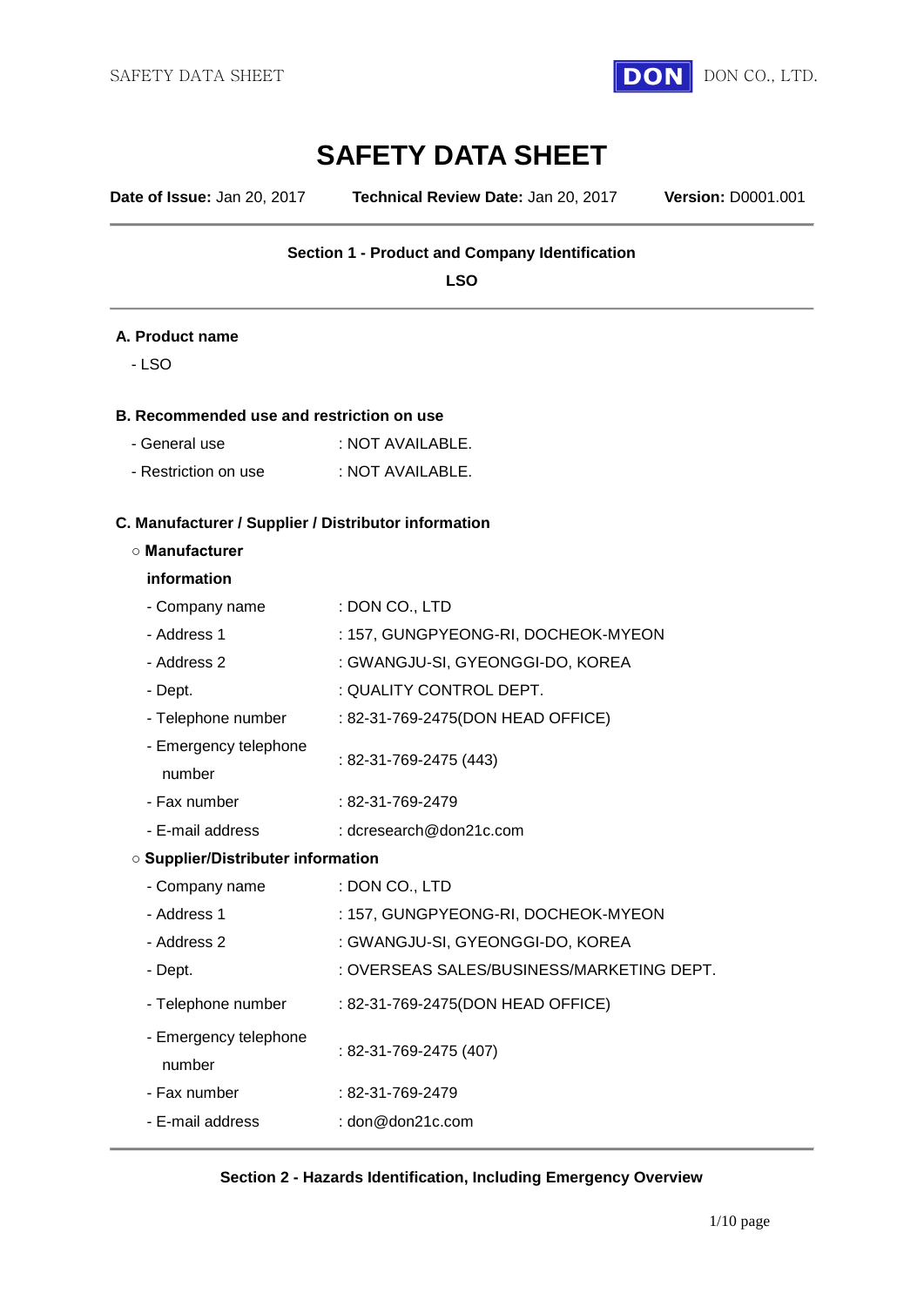

#### **LSO**

#### **A. Hazard classification**

NOT CLASSIFIED AS HAZARDOUS ACCORDING TO OSHA HAZARD COMMUNICATION STANDARD, 29 CFR 1910.1200.

#### **B. Label elements**

- **○ Signal word** NOT APPLICABLE.
- **○ Symbols** NOT APPLICABLE.
- **○ Pictograms**

NOT APPLICABLE.

#### **B. Other hazards**

NONE KNOWN.

**LSO**

#### **A. Ingredient Name:** LSO

| NAME                   | %     | CAS NC     | <b>CLASSIFICATION</b> |
|------------------------|-------|------------|-----------------------|
| Silicon monoxide (LSO) | 99.99 | 10097-28-6 | N/A                   |

\* EXACT PERCENTAGES ARE BEING WITHHELD AS A TRADE SECRET.

# **Section 4 - First Aid Measures**

**LSO**

#### **A. Description of first-aid measures**

**○ Inhalation**

AFTER INHALATION: FRESH AIR.

#### **○ Skin contact**

AFTER SKIN CONTACT: TAKE OFF IMMEDIATELY ALL CONTAMINATED CLOTHING. RINSE SKIN WITH WATER/SHOWER.

#### **○ Eye contact**

AFTER EYE CONTACT: RINSE OUT WITH PLENTY OF WATER.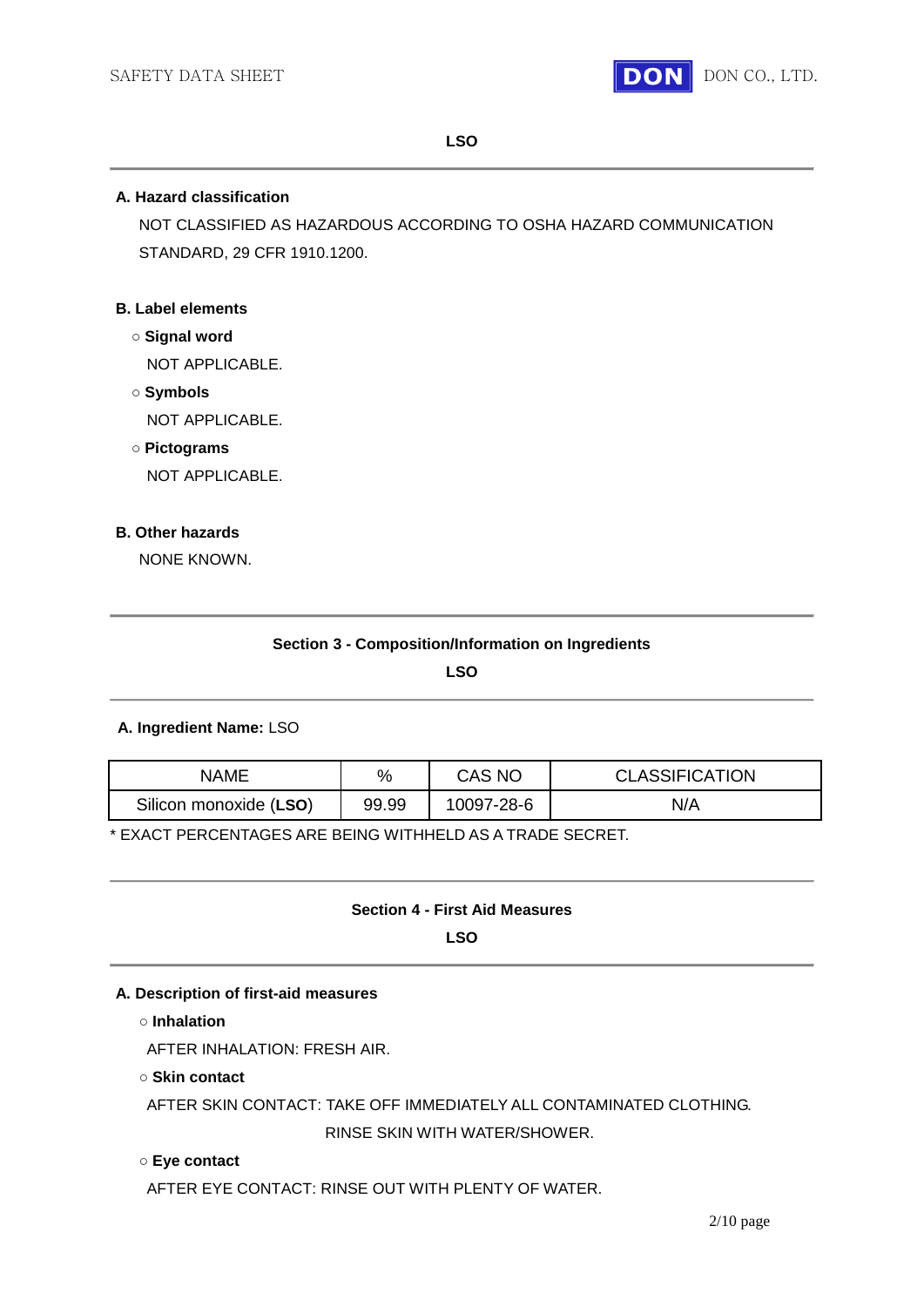SAFETY DATA SHEET **DON** DON CO., LTD.

#### **○ Ingestion**

# AFTER SWALLOWING: MAKE VICTIM DRINK WATER (TWO GLASSES AT MOST). CONSULT DOCTOR IF FEELING UNWELL. NEVER GIVE ANYTHING BY MOUTH TO AN UNCONSCIOUS PERSON.

**B. Most important symptoms and effects, both acute and delayed**

NO INFORMATION AVAILABLE.

**C. Indication of any immediate medical attention and special treatment needed** NO INFORMATION AVAILABLE.

# **Section 5 - Fire Fighting Measures LSO**

#### **A. Extinguishing media**

#### **○ Suitable extinguishing media**

USE EXTINGUISHING MEASURES THAT ARE APPROPRIATE TO LOCAL CIRCUMSTANCES AND THE SURROUNDING ENVIRONMENT.

#### **○ Unsuitable extinguishing media**

FOR THIS SUBSTANCE/MIXTURE NO LIMITATIONS OF EXTINGUISHING AGENTS ARE GIVEN.

#### **B. Special hazards arising from the substance or mixture**

NOT COMBUSTIBLE.

AMBIENT FIRE MAY LIBERATE HAZARDOUS VAPORS.

#### **C. Advice for firefighters**

#### **○ Special protective equipment for fire-fighters**

IN THE EVENT OF FIRE, WEAR SELF-CONTAINED BREATHING APPARATUS.

#### **D. Further information**

NO INFORMATION AVAILABLE.

#### **Section 6 - Accidental Release Measures**

**LSO**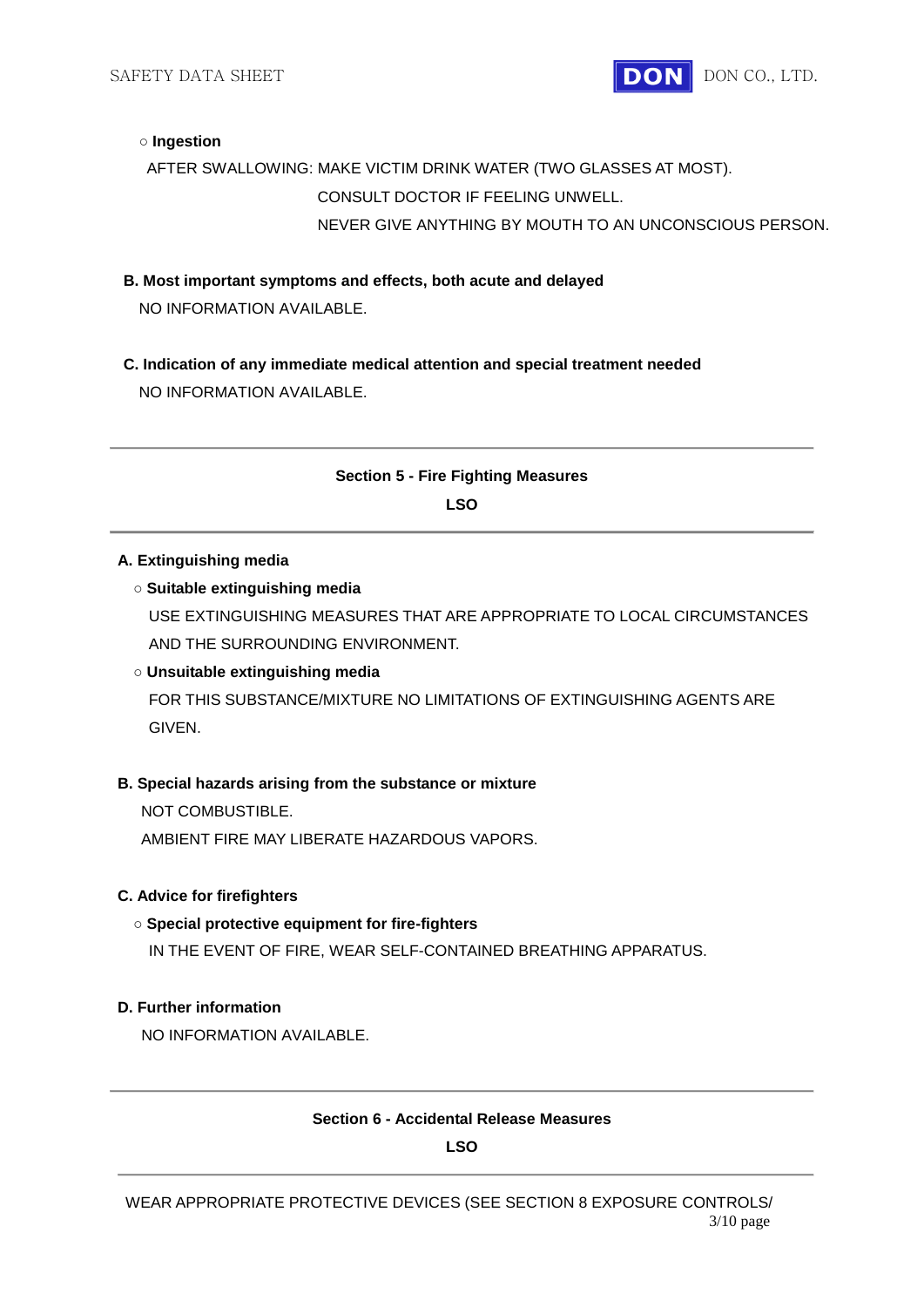

PERSONAL PROTECTION). AVOID CONTACT WITH EYES AND SKIN. DO NOT INHALE THE PRODUCT.

#### **A. Environmental precautions**

NO SPECIAL PRECAUTIONARY MEASURES NECESSARY.

#### **B. Methods and materials for containment and cleaning up**

COVER DRAINS. COLLECT, BIND, AND PUMP OFF SPILLS. OBSERVE POSSIBLE MATERIAL RESTRICTIONS. TAKE UP DRY. DISPOSE OF PROPERLY. CLEAN UP AFFECTED AREA. AVOID GENERATION OF DUSTS. OBSERVE POSSIBLE MATERIAL RESTRICTIONS (SEE SECTIONS 7 AND 10).. TAKE UP DRY. DISPOSE OF PROPERLY. CLEAN UP AFFECTED AREA. AVOID GENERATION OF DUSTS.

#### **C. Reference to other sections**

SEE SECTION 7 FOR INFORMATION ON SAFE HANDLING. SEE SECTION 8 FOR INFORMATION ON PERSONAL PROTECTION EQUIPMENT. SEE SECTION 13 FOR DISPOSAL INFORMATION.

# **Section 7 - Handling and Storage**

**LSO**

# **A. Precautions for safe handling**

OBSERVE LABEL PRECAUTIONS.

# **B. Conditions for safe storage, including any incompatibilities**

STORE IN COOL, DRY CONDITIONS IN WELL SEALED RECEPTACLE. PROTECT FROM CONTAMINATION. PROTECT FROM HEAT AND DIRECT SUNLIGHT. STORE LOCKED UP.

# **Section 8 - Exposure Controls & Personal Protection**

**LSO**

#### **○ ACGIH**

NO INFORMATION AVAILABLE.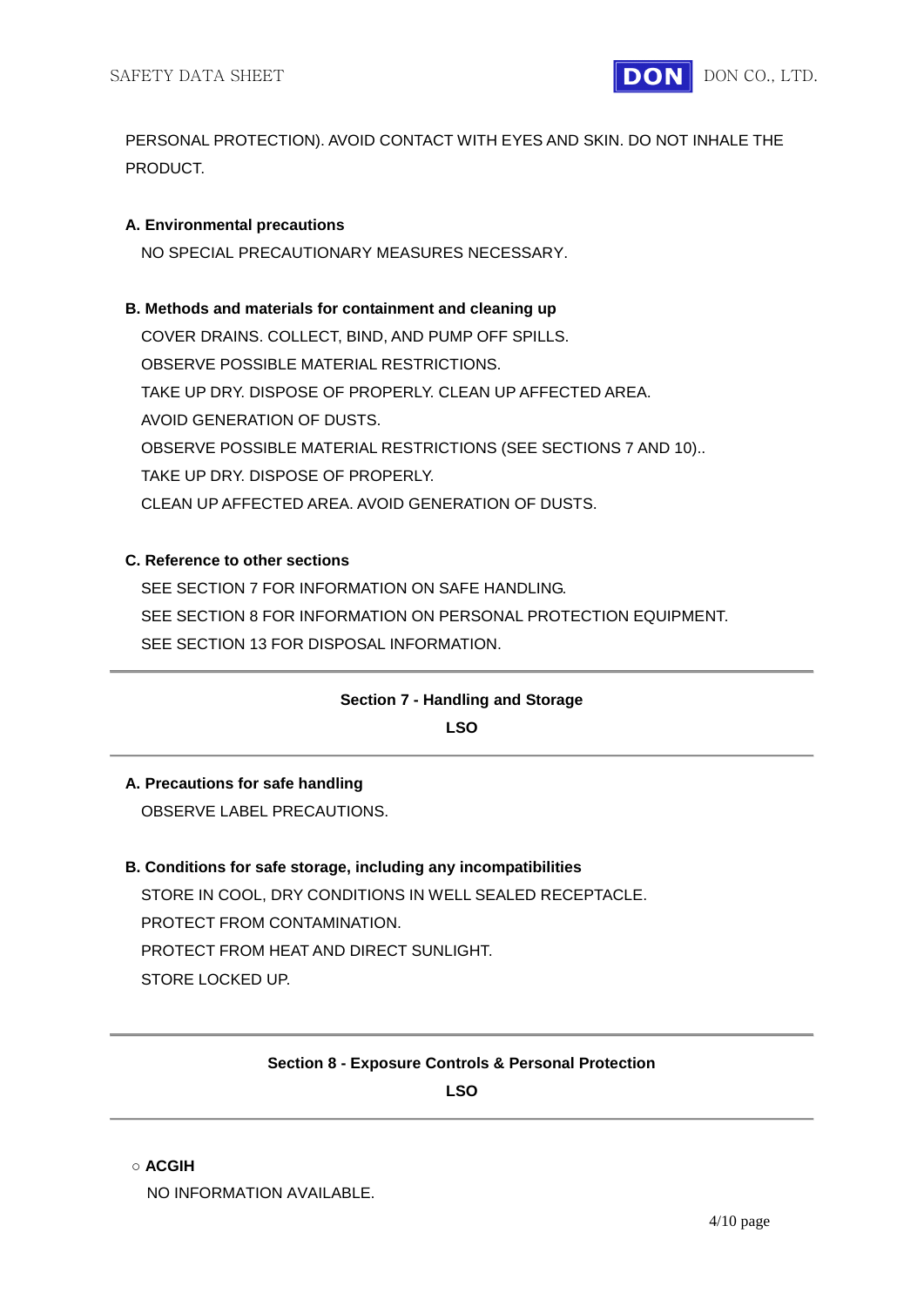

# **○ NIOSH/GUIDE**

NO INFORMATION AVAILABLE.

**○ OSHA\_TRANS**

NO INFORMATION AVAILABLE.

**○ Z1A**

NO INFORMATION AVAILABLE.

**○ OSHA/Z2** NO INFORMATION AVAILABLE.

#### **B. Engineering controls**

TECHNICAL MEASURES AND APPROPRIATE WORKING OPERATIONS SHOULD BE GIVEN PRIORITY OVER THE USE OF PERSONAL PROTECTIVE EQUIPMENT.

#### **C. Personal protective equipment**

#### **○ Respiratory protection**

REQUIRED WHEN DUSTS ARE GENERATED.

#### **○ Eye/face protection**

USE EQUIPMENT FOR EYE PROTECTION TESTED AND APPROVED UNDER APPROPRIATE GOVERNMENT STANDARDS SUCH AS NIOSH (US)

# **○ Hand protection**

CHEMICAL-RESISTANT, IMPERVIOUS GLOVES COMPLYING WITH AN APPROVED STANDARD SHOULD BE WORN AT ALL TIMES WHEN HANDLING CHEMICAL PRODUCTS IF A RISK ASSESSMENT INDICATES THIS IS NECESSARY.

#### **○ Hygiene measures**

CHANGE CONTAMINATED CLOTHING. APPLICATION OF SKIN- PROTECTIVE BARRIER CREAM RECOMMENDED. WASH HANDS AFTER WORKING WITH SUBSTANCE.

**○ Others**

NO INFORMATION AVAILABLE.

# **Section 9 - Physical & Chemical Properties**

#### **LSO**

| A. Physical state | SOLID(GRANULE)            |
|-------------------|---------------------------|
| <b>B.</b> Color   | <b>BROWN</b>              |
| B. Odor           | <b>ODORLESS</b>           |
| C. Odor threshold | NOT APPLICABLE.           |
| D. pH             | NO INFORMATION AVAILABLE. |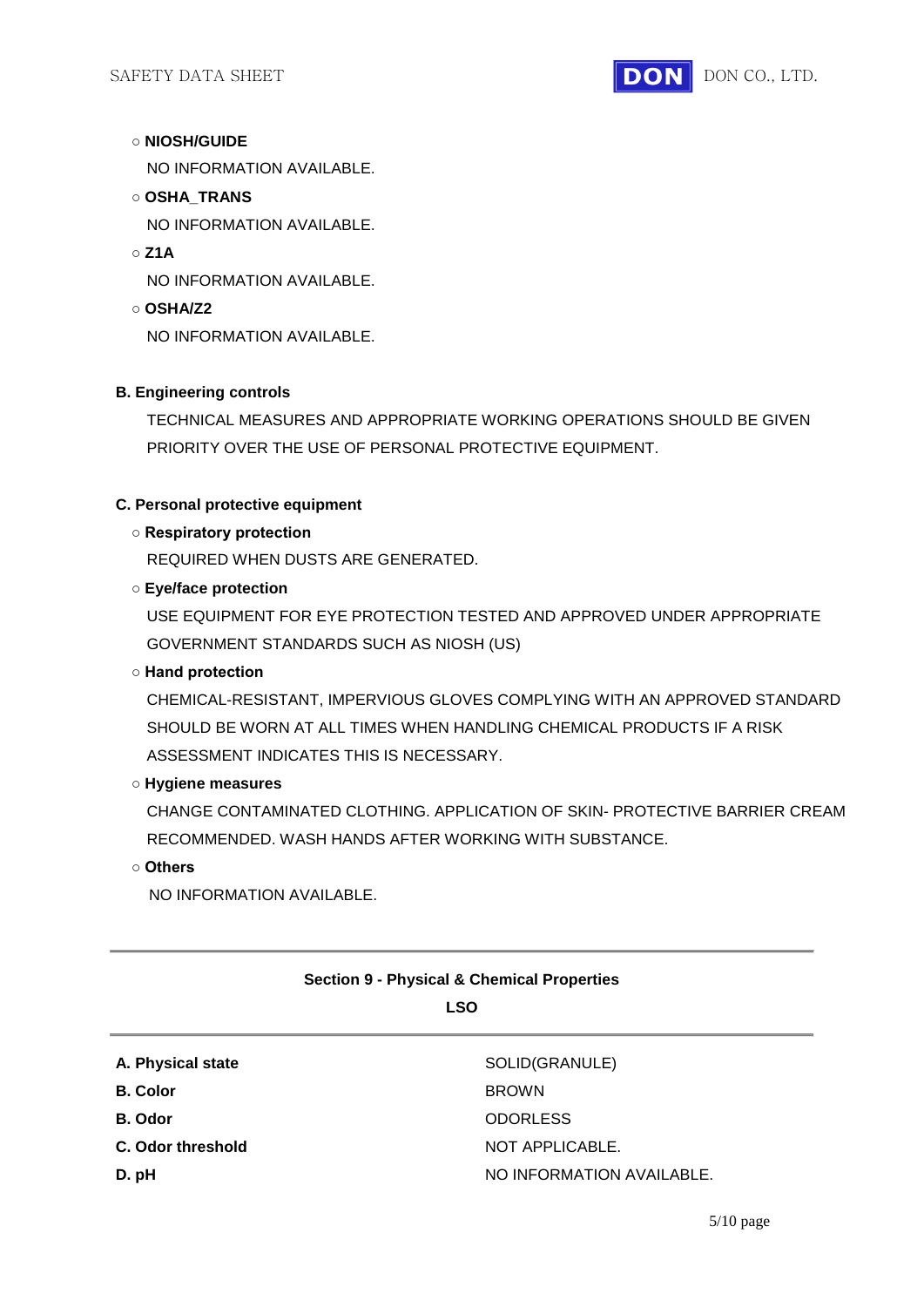

| E. Melting point/Freezing point                           | 1,702 °C - lit.               |
|-----------------------------------------------------------|-------------------------------|
| <b>F. Initial Boiling Point/Boiling Ranges</b>            | NO INFORMATION AVAILABLE.     |
| G. Flash point                                            | NO INFORMATION AVAILABLE.     |
| H. Evaporation rate                                       | NO INFORMATION AVAILABLE.     |
| I. Flammability (Solid, gas)                              | THE PRODUCT IS NOT FLAMMABLE. |
| J. Upper/Lower Flammability or explosive<br><b>limits</b> | NO INFORMATION AVAILABLE.     |
| K. Vapor pressure                                         | NO INFORMATION AVAILABLE.     |
| L. Solubility                                             | NO INFORMATION AVAILABLE.     |
| <b>M. Vapor density</b>                                   | NO INFORMATION AVAILABLE.     |
| N. Specific gravity                                       | $2.13$ g/mL                   |
| O. Partition coefficient of n-octanol/water               | NO INFORMATION AVAILABLE.     |
| P. Autoignition temperature                               | NO INFORMATION AVAILABLE.     |
| Q. Decomposition temperature                              | NO INFORMATION AVAILABLE.     |
| R. Viscosity                                              | NO INFORMATION AVAILABLE.     |
| S. Molecular weight                                       | NO INFORMATION AVAILABLE.     |
|                                                           |                               |

# **Section 10 - Stability & Reactivity Data LSO**

#### **A. Reactivity**

THIS MATERIAL IS CONSIDERED TO BE NON REACTIVE UNDER NORMAL USE CONDITIONS.

#### **B. Chemical stability**

STABLE UNDER RECOMMENDED STORAGE CONDITIONS.

# **C. Conditions to avoid**

EXPOSURE TO MOISTURE MAY AFFECT PRODUCT QUALITY.

#### **D. Incompatible materials**

NO INFORMATION AVAILABLE.

# **E. Hazardous decomposition products**

HAZARDOUS POLYMERIZATION WILL NOT OCCUR.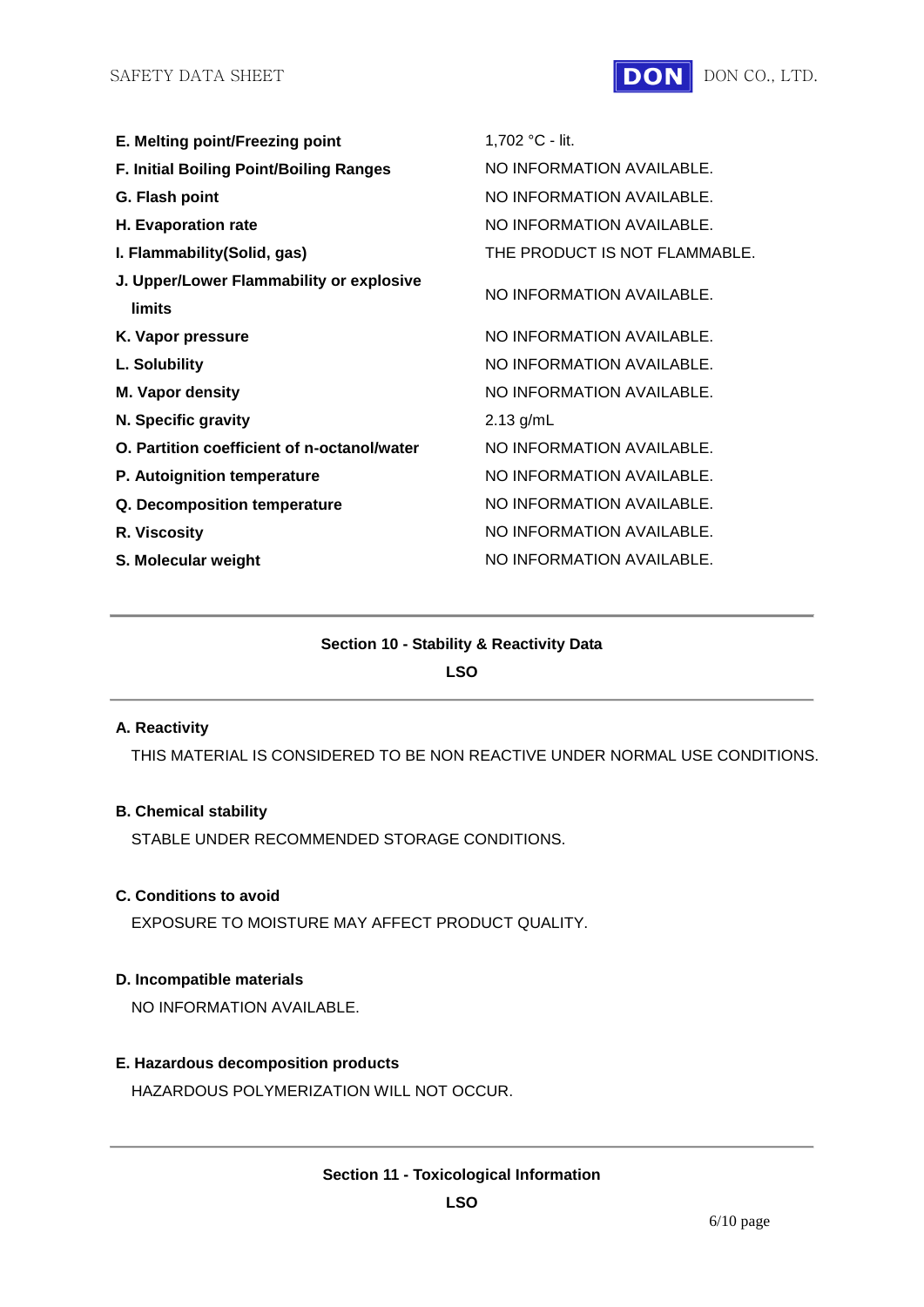

#### **A. Information on toxicological effects**

**○ Likely route of exposure**

EYE CONTACT, SKIN CONTACT, INGESTION

**○ Target Organs**

RESPIRATORY SYSTEM

- **○ Specific target organ systemic toxicity - single exposure** THE SUBSTANCE OR MIXTURE IS NOT CLASSIFIED AS SPECIFIC TARGET ORGAN TOXICANT, SINGLE EXPOSURE.
- **○ Specific target organ systemic toxicity - repeated exposure**

THE SUBSTANCE OR MIXTURE IS NOT CLASSIFIED AS SPECIFIC TARGET ORGAN TOXICANT, REPEATED EXPOSURE.

# **○ Aspiration hazard**

REGARDING THE AVAILABLE DATA THE CLASSIFICATION CRITERIA ARE NOT FULFILLED.

# **B. Carcinogenicity**

**○ IARC**

NO INGREDIENT OF THIS PRODUCT PRESENT AT LEVELS GREATER THAN OR EQUAL TO 0.1% IS IDENTIFIED AS PROBABLE, POSSIBLE OR CONFIRMED HUMAN CARCINOGEN BY *IARC*.

# **○ OSHA**

NO INGREDIENT OF THIS PRODUCT PRESENT AT LEVELS GREATER THAN OR EQUAL TO 0.1% IS IDENTIFIED AS A CARCINOGEN OR POTENTIAL CARCINOGEN BY *OSHA*.

**○ NTP**

NO INGREDIENT OF THIS PRODUCT PRESENT AT LEVELS GREATER THAN OR EQUAL TO 0.1% IS IDENTIFIED AS A KNOWN OR ANTICIPATED CARCINOGEN BY *NTP*.

# **○ ACGIH**

NO INGREDIENT OF THIS PRODUCT PRESENT AT LEVELS GREATER THAN OR EQUAL TO 0.1% IS IDENTIFIED AS A CARCINOGEN OR POTENTIAL CARCINOGEN BY *ACGIH*.

# **C. Further information**

HAZARDOUS PROPERTIES CANNOT BE EXCLUDED BUT ARE UNLIKELY WHEN THE PRODUCT IS HANDLED APPROPRIATELY.

HANDLE IN ACCORDANCE WITH GOOD INDUSTRIAL HYGIENE AND SAFETY PRACTICE.

# **Section 12 - Ecological Information & Environmental Information**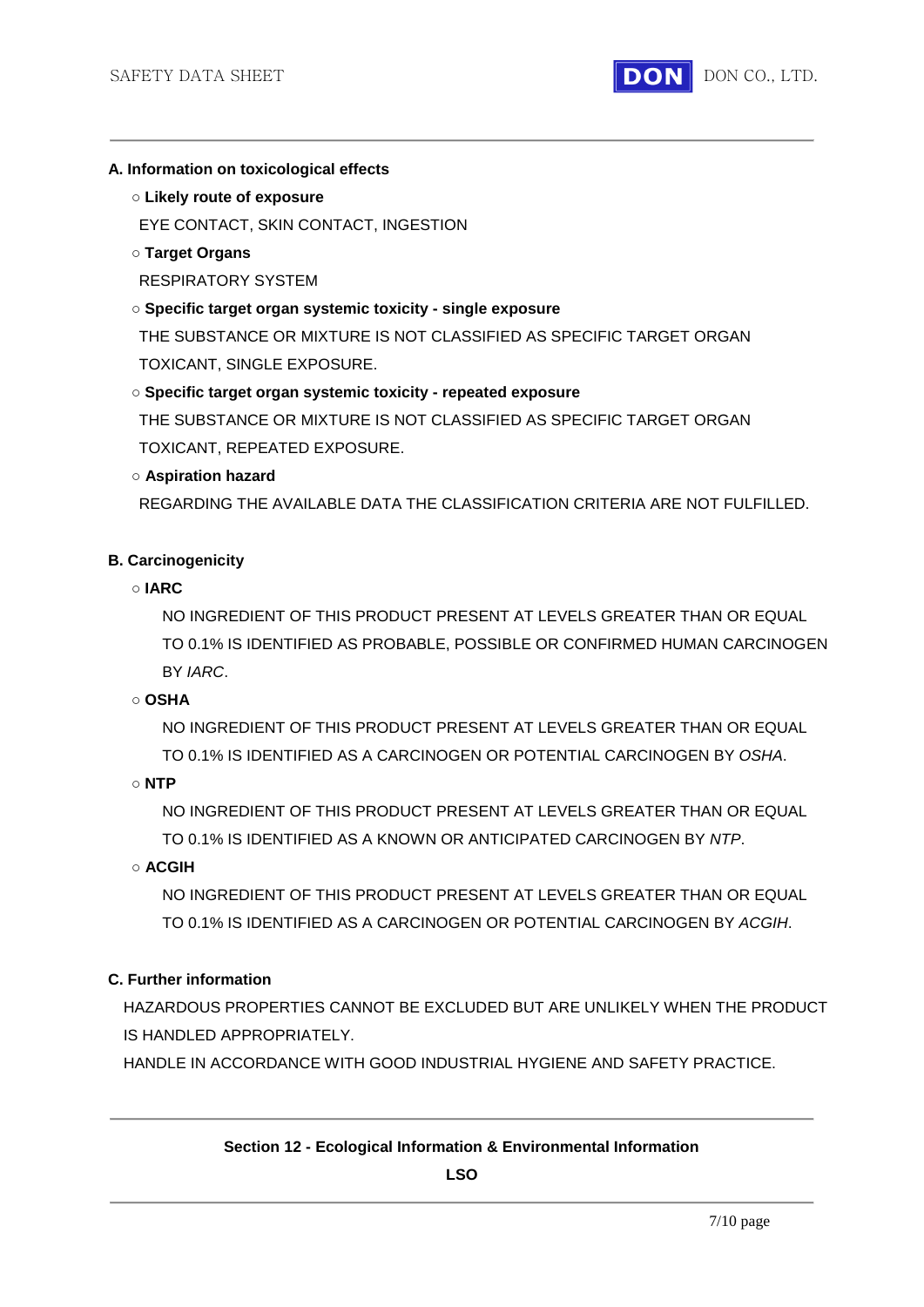

#### **A. Ecotoxicity**

NO INFORMATION AVAILABLE.

- **B. Persistence and degradability** NO INFORMATION AVAILABLE.
- **C. Bioaccumulative potential** NO INFORMATION AVAILABLE.

#### **D. Mobility in soil**

NO INFORMATION AVAILABLE.

#### **E. Additional ecological information**

NO INFORMATION AVAILABLE.

# **Section 13 - Disposal Considerations**

**LSO**

#### **A. Disposal methods**

DISPOSE OF CONTENTS/ CONTAINER IN ACCORDANCE WITH THE LOCAL/REGIONAL /NATIONAL/INTERNATIONAL REGULATIONS. DISPOSE OF WASTE PRODUCT IN A PERMITTED INDUSTRIAL WASTE FACILITY.

#### **B. Uncleaned packaging**

DISPOSAL MUST BE MADE ACCORDING TO OFFICIAL REGULATIONS.

# **Section 14 - Transport Information LSO**

# **A. Land transport (DOT)**

NOT CLASSIFIED AS DANGEROUS IN THE MEANING OF TRANSPORT REGULATIONS.

# **B. Air transport (IATA)**

NOT CLASSIFIED AS DANGEROUS IN THE MEANING OF TRANSPORT REGULATIONS.

#### **C. Sea transport (IMDG)**

8/10 page NOT CLASSIFIED AS DANGEROUS IN THE MEANING OF TRANSPORT REGULATIONS.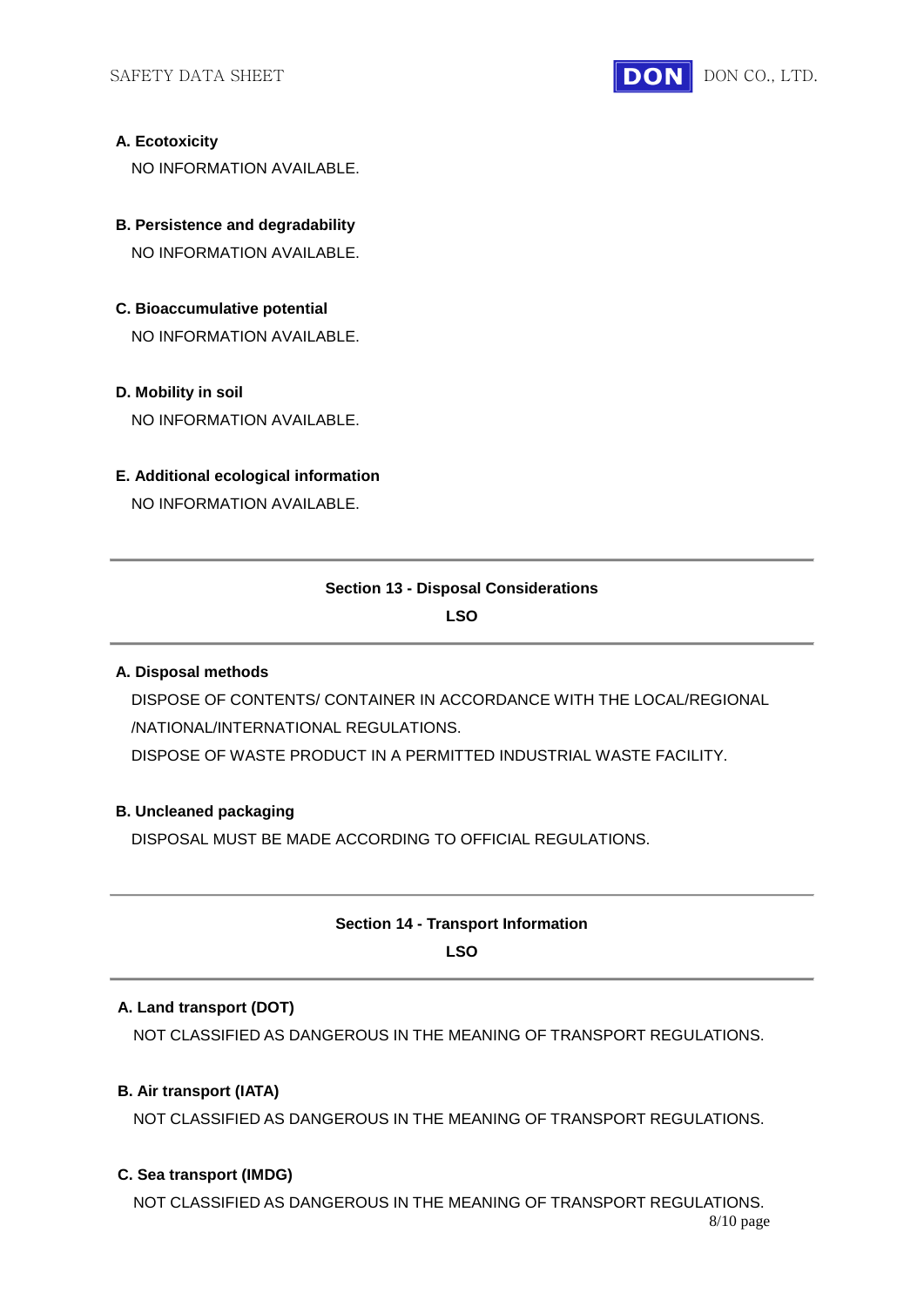

#### **Section 15 - Regulatory Information**

**LSO**

- **A. National and/or international regulatory information**
	- **POPs Management Law**
		- NOT APPLICABLE
	- **Information of EU Classification**
		- **\* Classification**
			- NOT APPLICABLE
		- **\* Risk Phrases**
			- NOT APPLICABLE
		- **\* Safety Phrase**
			- NOT APPLICABLE
	- **U.S. Federal regulations**
		- **\* OSHA PROCESS SAFETY (29 CFR 1910.119)**
			- NOT APPLICABLE
		- **\* CERCLA Section 103 (40CFR302.4)** NOT APPLICABLE
		- **\* EPCRA Section 302 (40CFR355.30)** NOT APPLICABLE
		- **\* EPCRA Section 304 (40CFR355.40)** NOT APPLICABLE
		- **\* EPCRA Section 313 (40CFR372.65)**
			- **1) Ingredients**
			- *Chromium 7440-47-3 100 %*
			- THE FOLLOWING COMPONENTS ARE SUBJECT TO REPORTING LEVELS ESTABLISHED BY *SECTION 313.*
	- **Rotterdam Convention listed ingredients**
		- NOT APPLICABLE
	- **Stockholm Convention listed ingredients**
		- NOT APPLICABLE
	- **Montreal Protocol listed ingredients**
		- NOT APPLICABLE